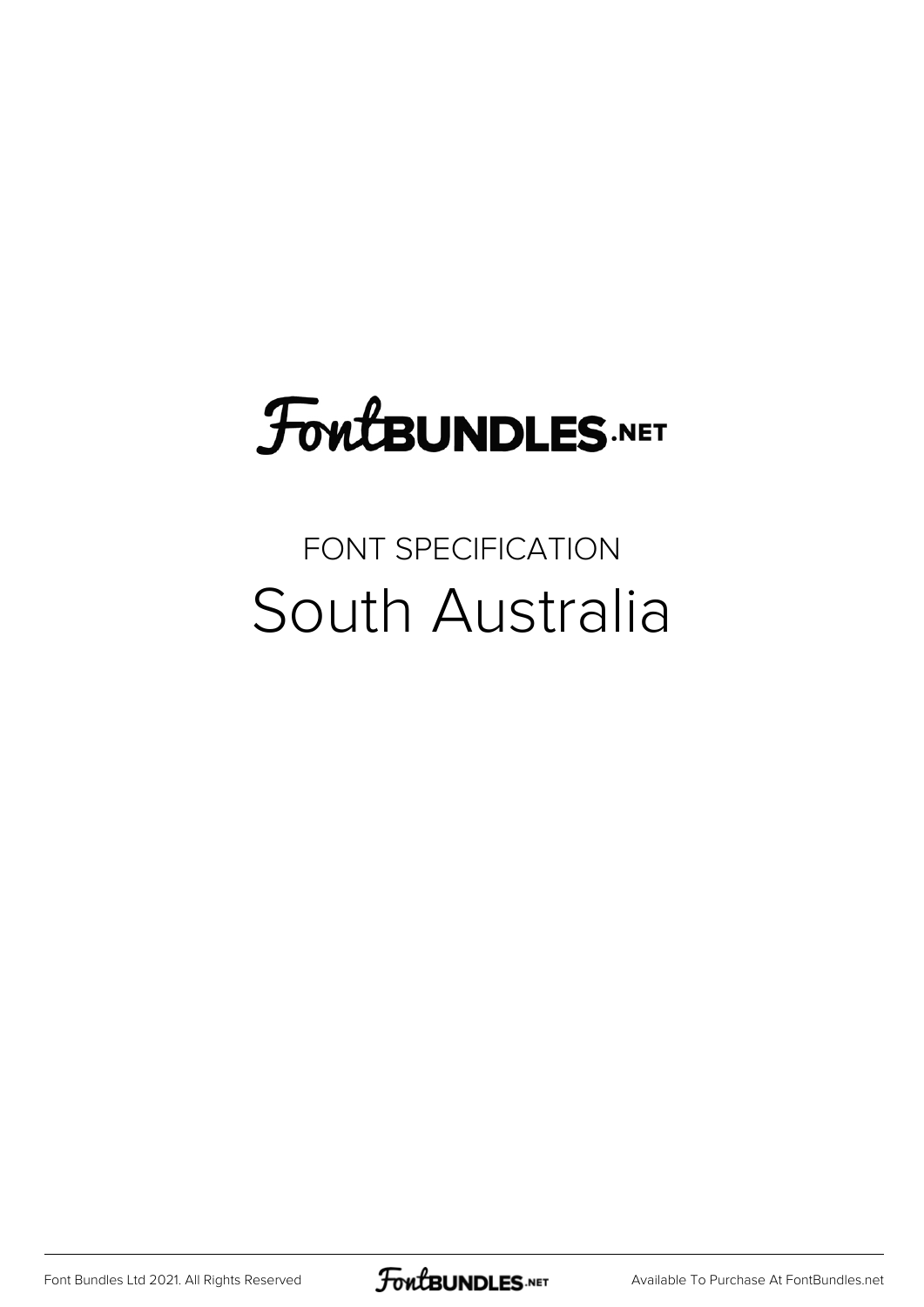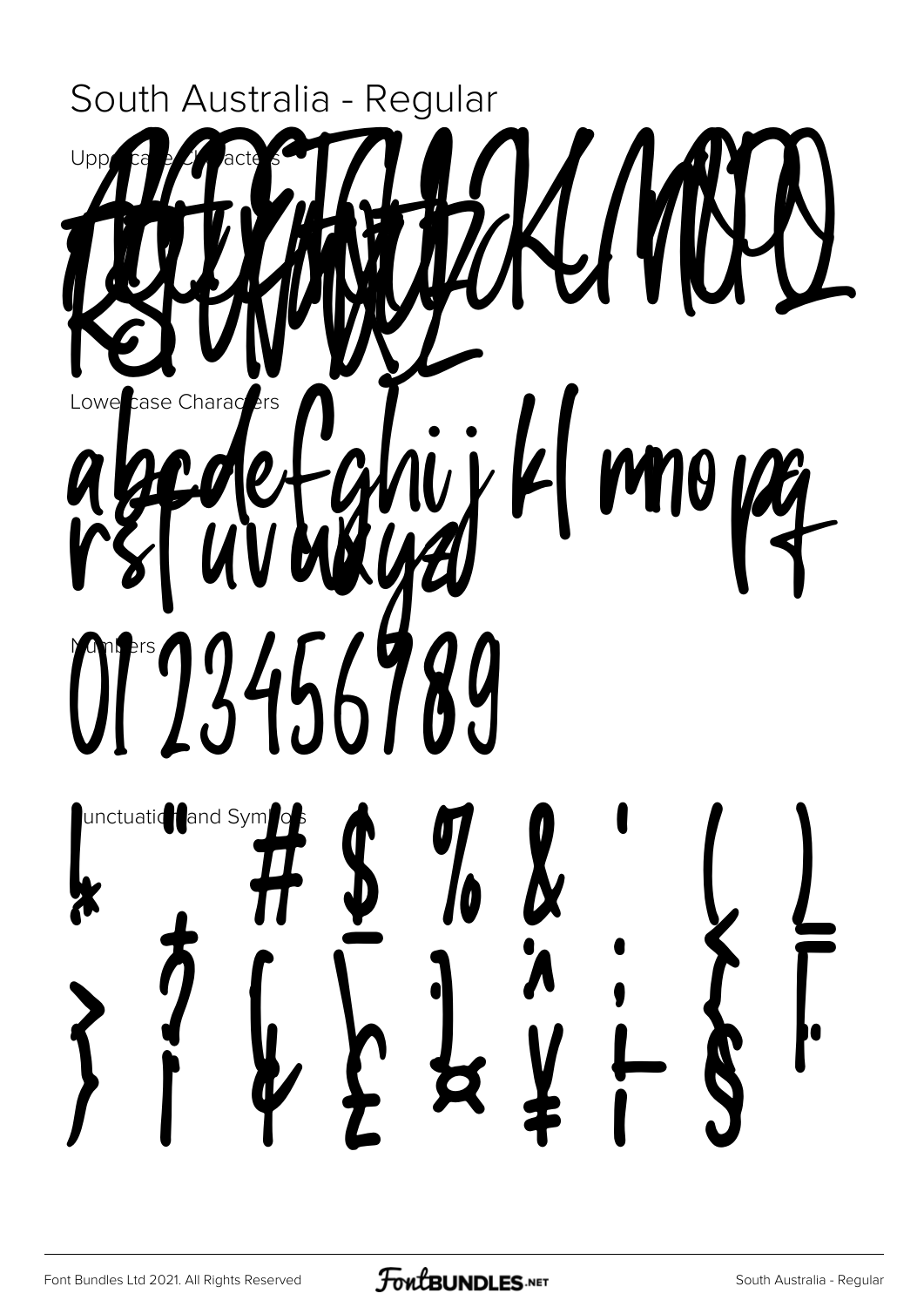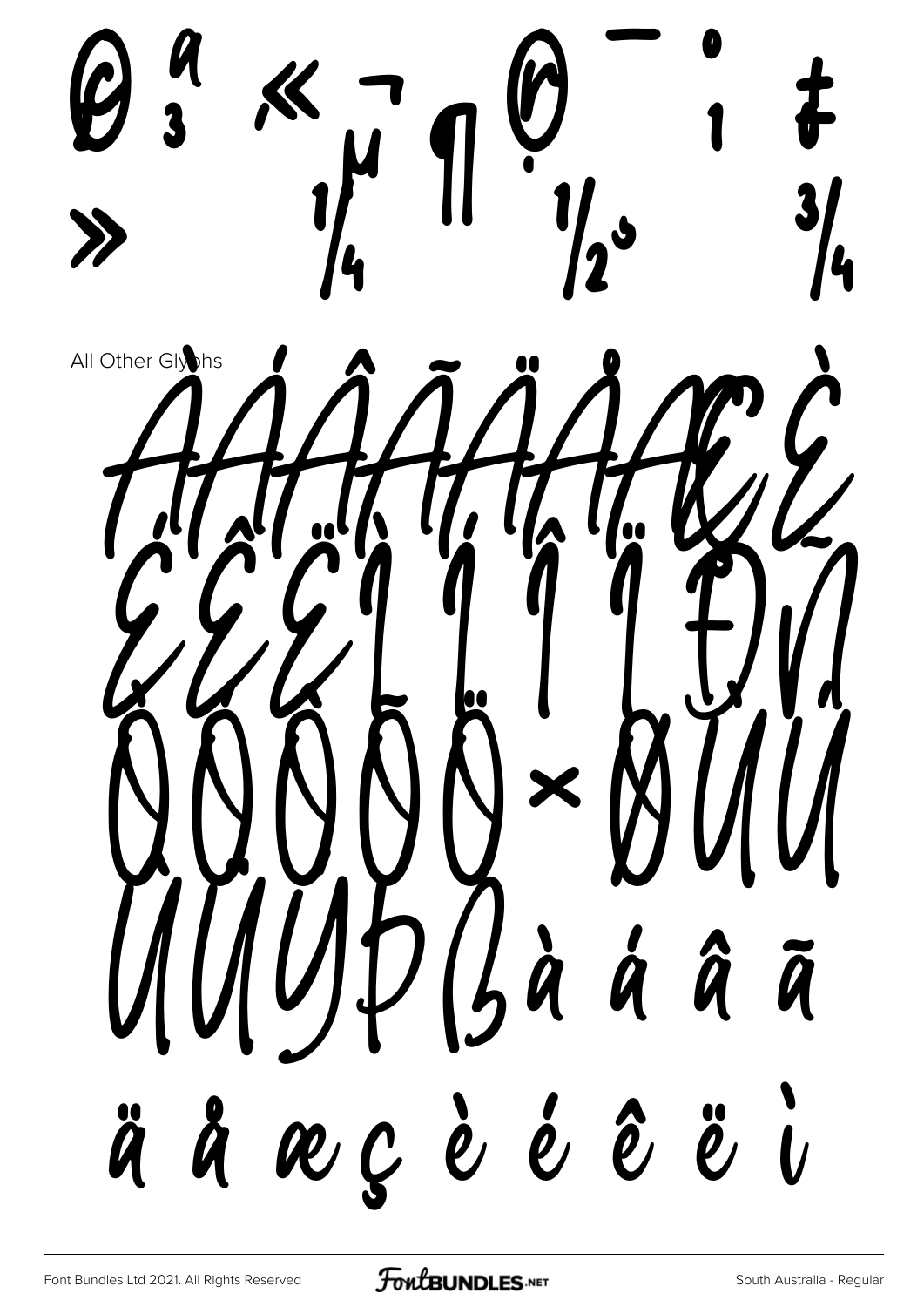## í î ï ð ñ ò ó ô õ ö ÷ ø ù ú û ü ý þ ÿ

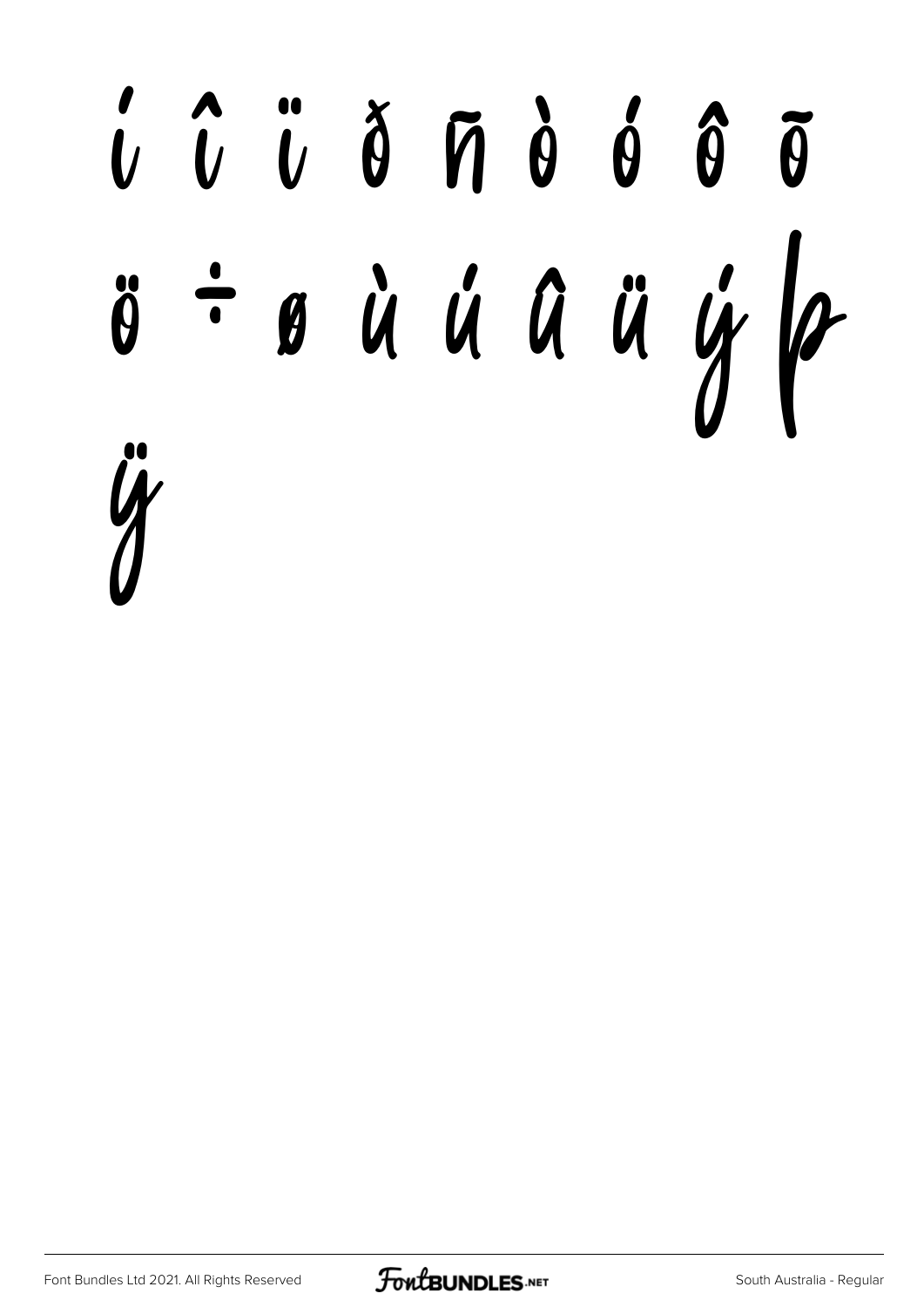

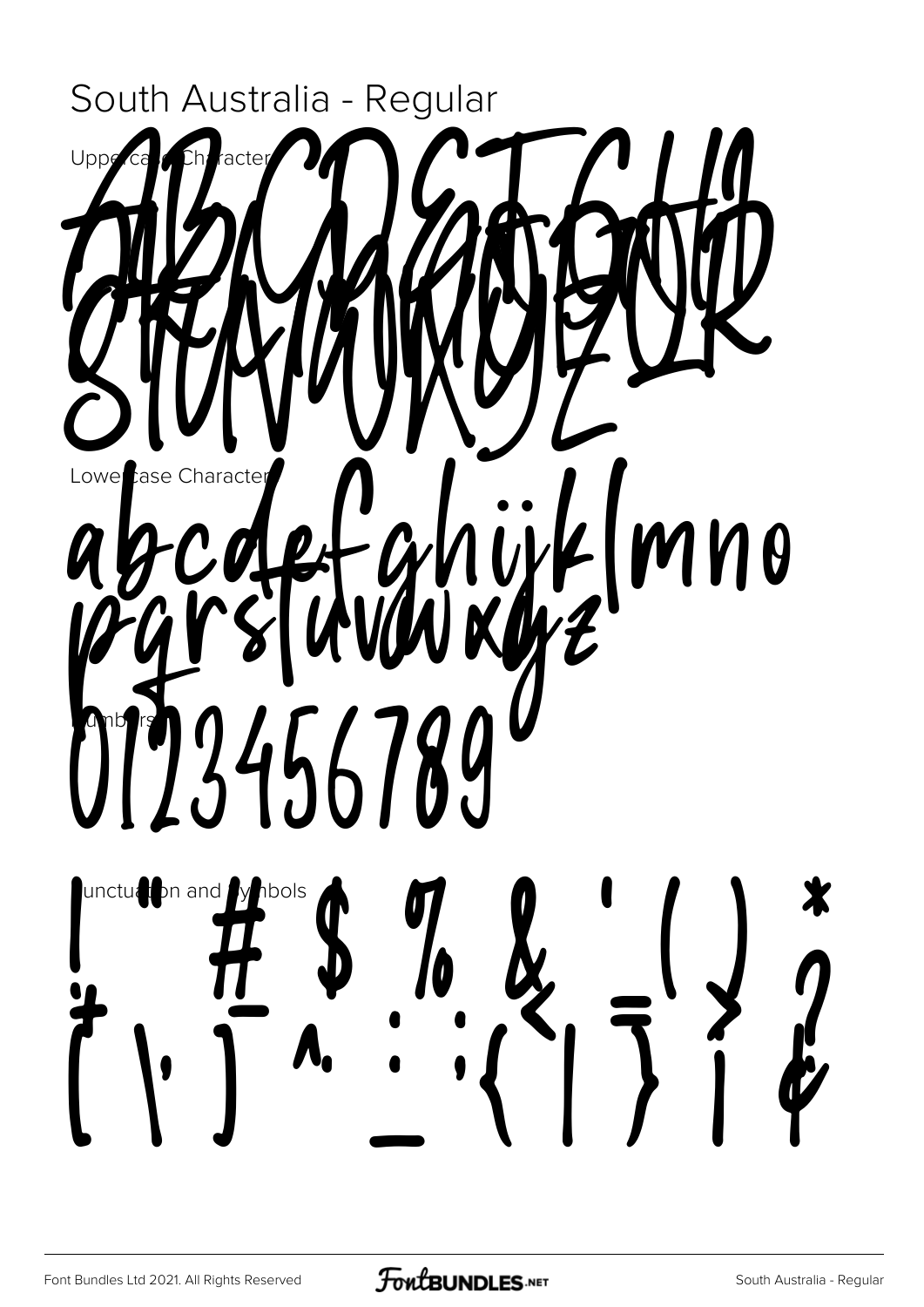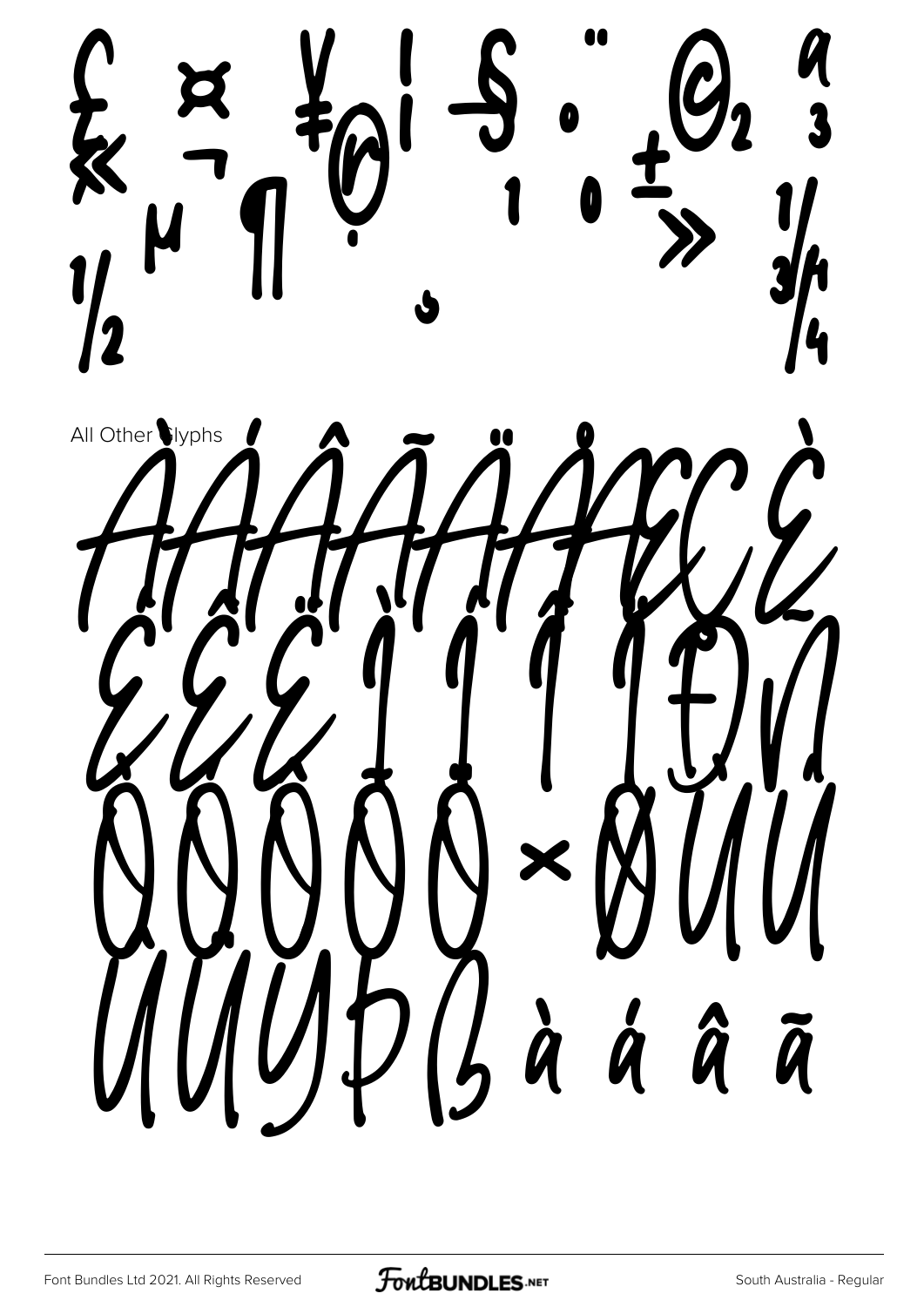